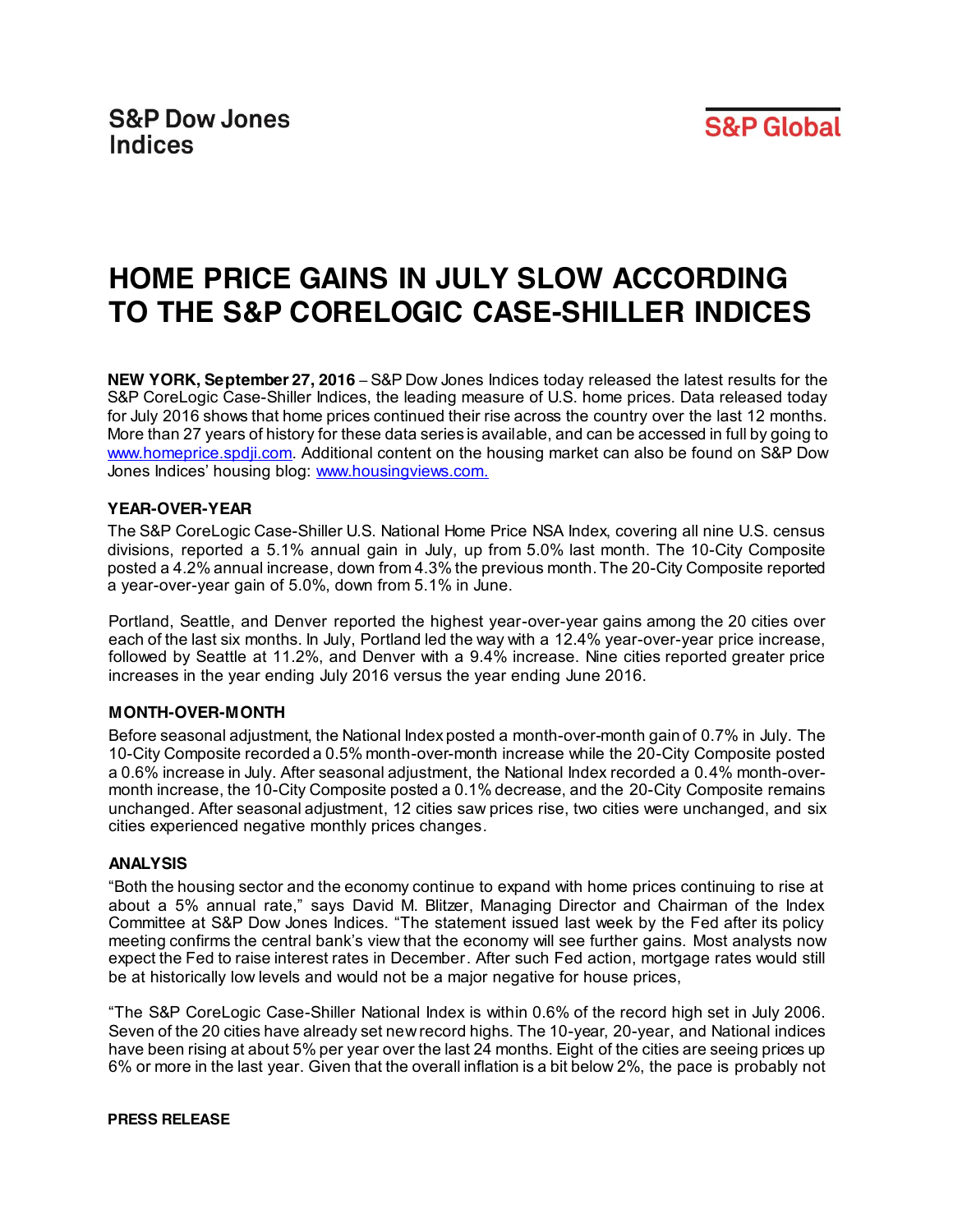sustainable over the long term. The run-up to the financial crisis was marked with both rising home prices and rapid growth in mortgage debt. Currently, outstanding mortgage debt on one-to-four family homes is 12.6% below the peak seen in the first quarter of 2008 and up less than 2% in the last four quarters. There is no reason to fear that another massive collapse is around the corner."

#### **SUPPORTING DATA**

The chart below depicts the annual returns of the U.S. National, the 10-City Composite, and the 20- City Composite Home Price Indices. The S&P CoreLogic Case-Shiller U.S. National Home Price NSA Index, which covers all nine U.S. census divisions, recorded a 5.1% annual gain in July 2016. The 10- City and 20-City Composites reported year-over-year increases of 4.2% and 5.0%.

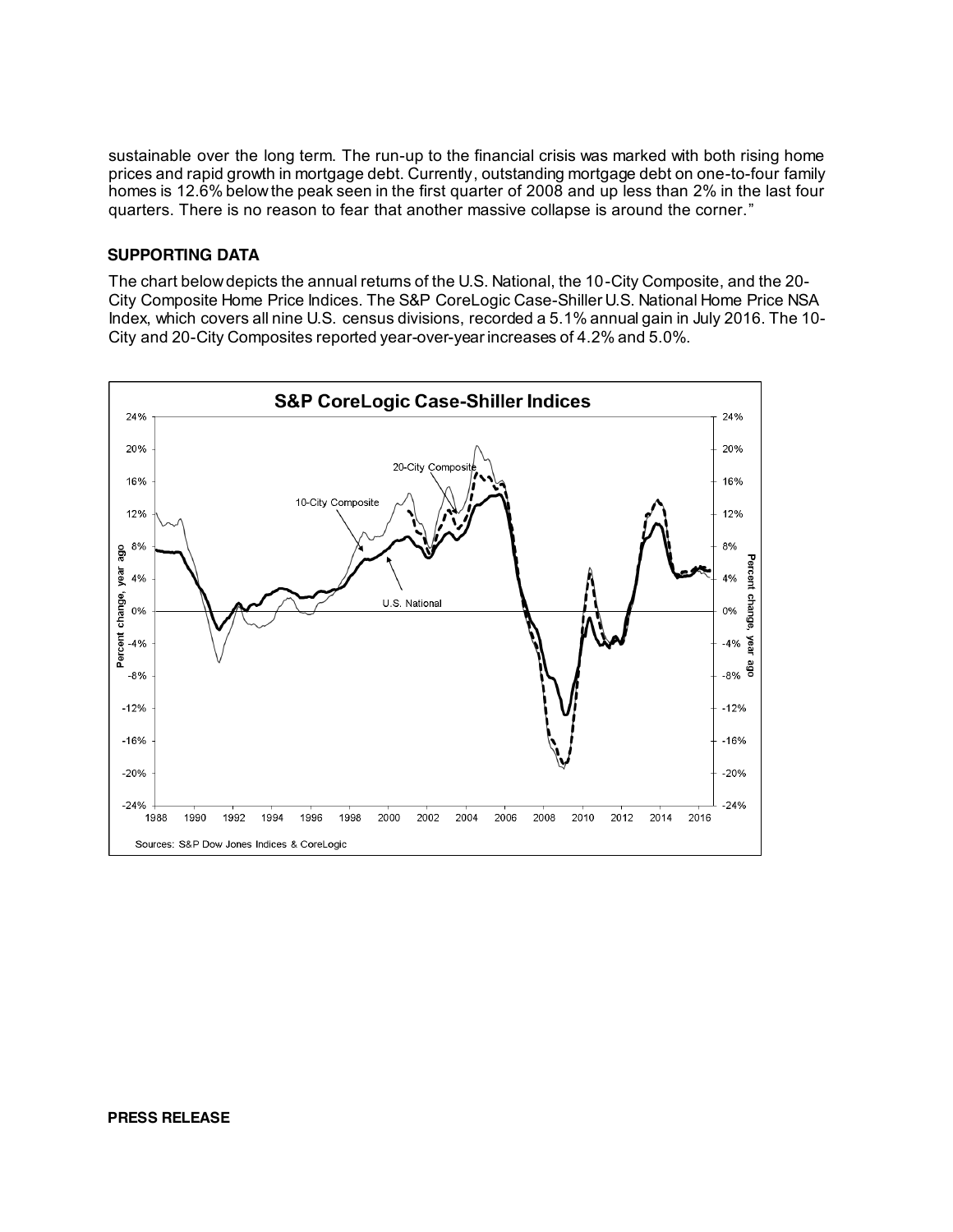The following chart shows the index levels for the U.S. National, 10-City and 20-City Composite Indices. As of July 2016, average home prices for the MSAs within the 10-City and 20-City Composites are back to their winter 2007 levels.



Table 1 below shows the housing boom/bust peaks and troughs for the three composites along with the current levels and percentage changes from the peaks and troughs.

|            | 2006 Peak |             | 2012 Trough |          |                  | <b>Current</b> |            |             |
|------------|-----------|-------------|-------------|----------|------------------|----------------|------------|-------------|
|            |           |             |             |          | <b>From Peak</b> |                | From       | <b>From</b> |
| Index      | Level     | <b>Date</b> | Level       | Date     | (%)              | Level          | Trough (%) | Peak $(%)$  |
| National   | 184.62    | Jul-06      | 134.01      | $Feb-12$ | $-27.4%$         | 183.57         | 37.0%      | $-0.6%$     |
| $20$ -City | 206.52    | Jul-06      | 134.07      | Mar-12   | $-35.1%$         | 190.91         | 42.4%      | $-7.6%$     |
| 10-City    | 226.29    | Jun-06      | 146.45      | Mar-12   | $-35.3%$         | 204.92         | 39.9%      | $-9.4%$     |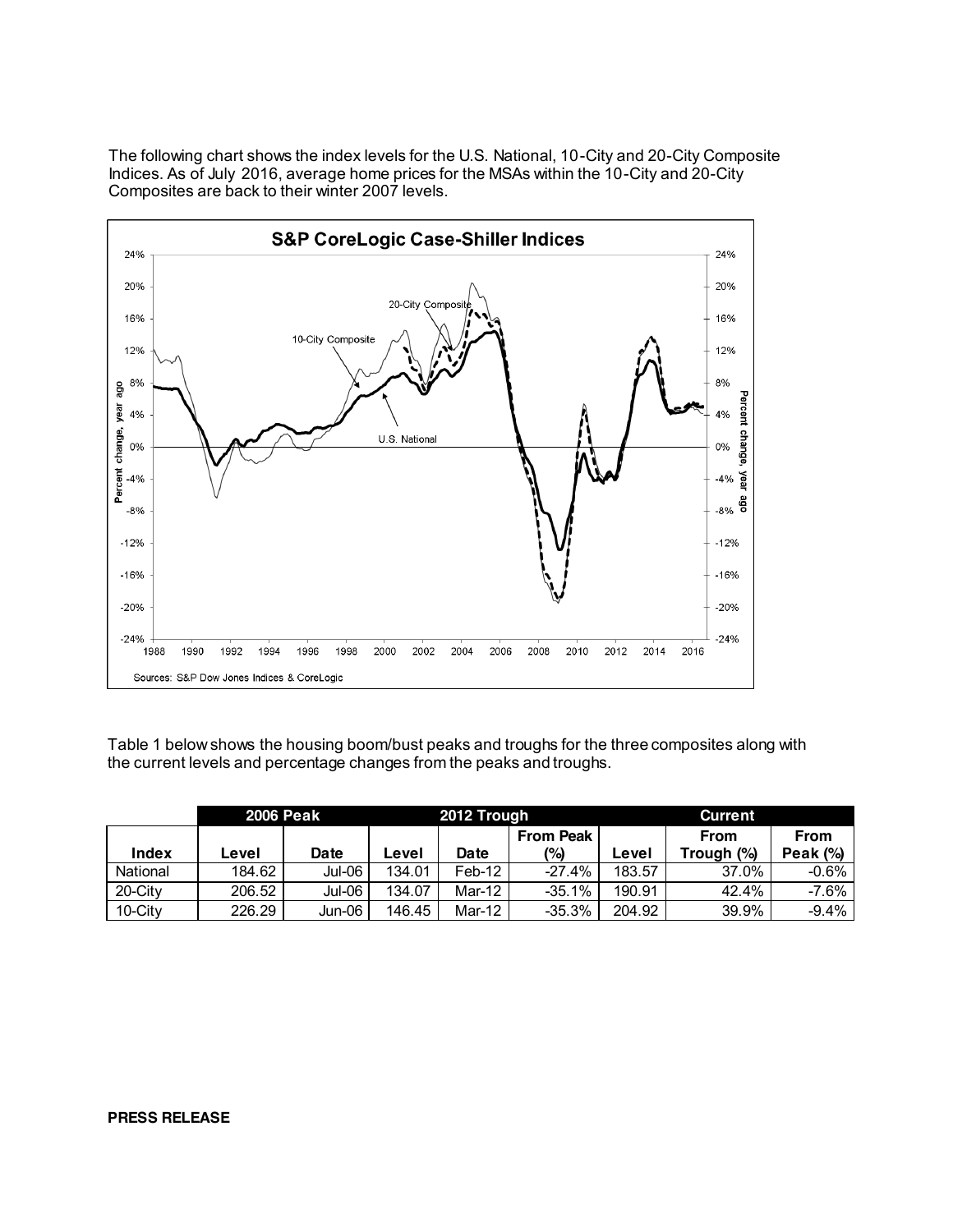Table 2 below summarizes the results for July 2016. The S&P CoreLogic Case-Shiller Indices are revised for the prior 24 months, based on the receipt of additional source data.

|                   | <b>July 2016</b> | July/June  | June/May   | 1-Year     |
|-------------------|------------------|------------|------------|------------|
| Metropolitan Area | Level            | Change (%) | Change (%) | Change (%) |
| Atlanta           | 132.49           | 0.4%       | 0.8%       | 5.3%       |
| Boston            | 191.58           | 0.6%       | 0.5%       | 4.2%       |
| Charlotte         | 141.60           | 0.4%       | 0.8%       | 5.3%       |
| Chicago           | 137.65           | 0.9%       | 1.2%       | 3.7%       |
| Cleveland         | 112.78           | 0.5%       | 1.4%       | 2.5%       |
| Dallas            | 166.32           | 0.7%       | 0.9%       | 8.3%       |
| Denver            | 187.42           | 0.9%       | 1.1%       | 9.4%       |
| Detroit           | 108.81           | 0.8%       | 1.4%       | 5.3%       |
| Las Vegas         | 152.18           | 0.5%       | 0.7%       | 5.4%       |
| Los Angeles       | 251.17           | 0.6%       | 0.7%       | 5.5%       |
| Miami             | 215.41           | 0.4%       | 0.7%       | 7.0%       |
| Minneapolis       | 154.40           | 0.6%       | 1.1%       | 5.0%       |
| New York          | 183.90           | 0.6%       | 0.8%       | 1.7%       |
| Phoenix           | 161.94           | 0.8%       | 0.7%       | 5.2%       |
| Portland          | 207.46           | 1.2%       | 1.6%       | 12.4%      |
| San Diego         | 227.53           | 0.6%       | 0.4%       | 6.0%       |
| San Francisco     | 228.42           | 0.0%       | 0.4%       | 6.0%       |
| Seattle           | 203.70           | 0.6%       | 1.4%       | 11.2%      |
| Tampa             | 184.47           | 0.7%       | 0.5%       | 7.8%       |
| Washington        | 217.28           | 0.4%       | 0.7%       | 2.0%       |
| Composite-10      | 204.92           | 0.5%       | 0.7%       | 4.2%       |
| Composite-20      | 190.91           | 0.6%       | 0.8%       | 5.0%       |
| U.S. National     | 183.57           | 0.7%       | 0.9%       | 5.1%       |

*Sources: S&P Dow Jones Indices and CoreLogic*

*Data through July 2016*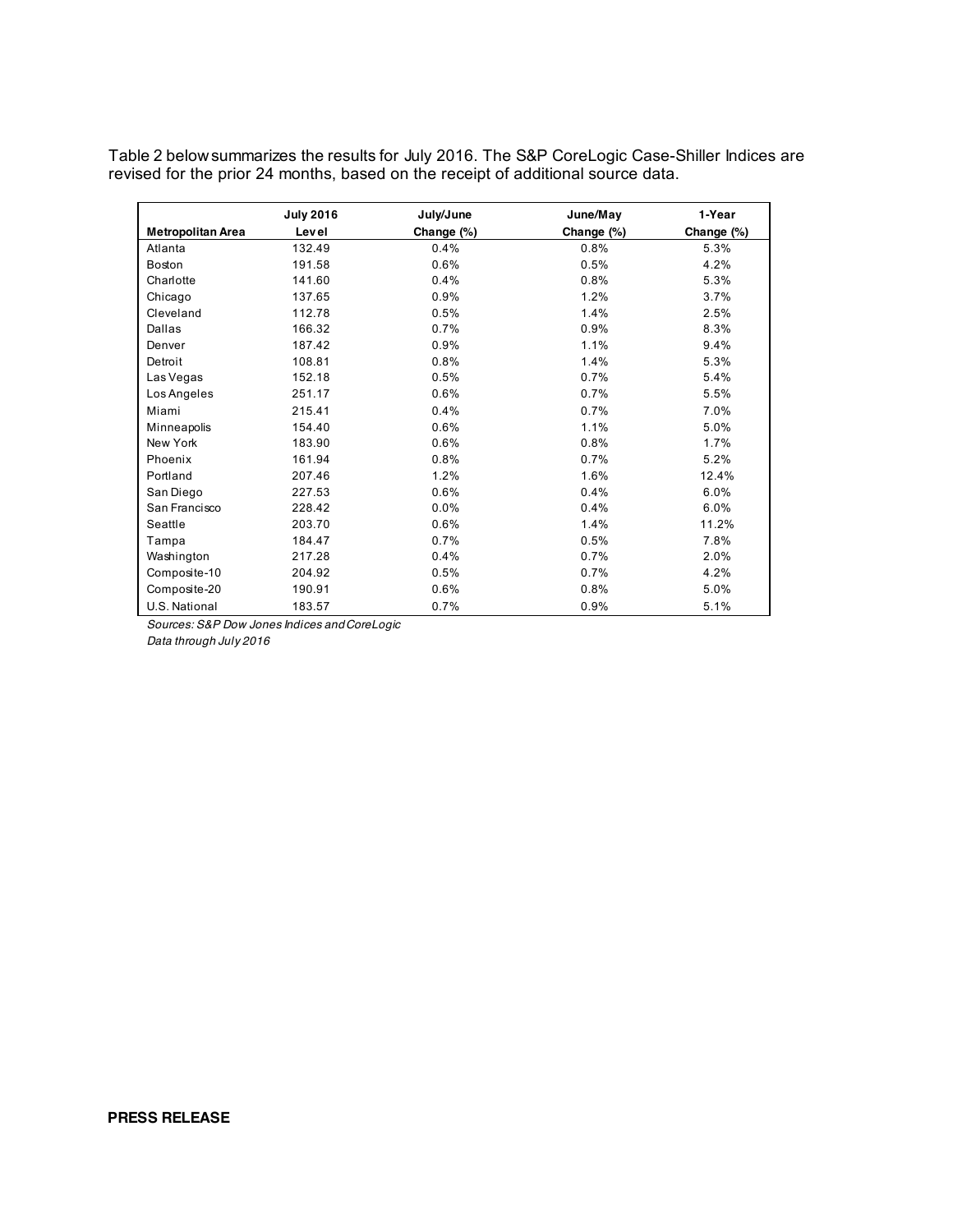Table 3 below shows a summary of the monthly changes using the seasonally adjusted (SA) and non-seasonally adjusted (NSA) data. Since its launch in early 2006, the S&P CoreLogic Case-Shiller Indices have published, and the markets have followed and reported on, the non-seasonally adjusted data set used in the headline indices. For analytical purposes, S&P Dow Jones Indices publishes a seasonally adjusted data set covered in the headline indices, as well as for the 17 of 20 markets with tiered price indices and the five condo markets that are tracked.

|                          | July/June Change (%) |           | June/May Change (%) |         |  |
|--------------------------|----------------------|-----------|---------------------|---------|--|
| <b>Metropolitan Area</b> | <b>NSA</b>           | <b>SA</b> | <b>NSA</b>          | SΑ      |  |
| Atlanta                  | 0.4%                 | $-0.3%$   | 0.8%                | $-0.6%$ |  |
| Boston                   | 0.6%                 | 0.0%      | 0.5%                | $-0.4%$ |  |
| Charlotte                | 0.4%                 | 0.3%      | 0.8%                | 0.3%    |  |
| Chicago                  | 0.9%                 | $-0.5%$   | 1.2%                | $-0.6%$ |  |
| Cleveland                | 0.5%                 | 0.2%      | 1.4%                | 0.0%    |  |
| Dallas                   | 0.7%                 | 0.3%      | 0.9%                | 0.2%    |  |
| Denver                   | 0.9%                 | 0.5%      | 1.1%                | 0.3%    |  |
| Detroit                  | 0.8%                 | $-0.3%$   | 1.4%                | $-0.3%$ |  |
| Las Vegas                | 0.5%                 | 0.1%      | 0.7%                | 0.2%    |  |
| Los Angeles              | 0.6%                 | 0.2%      | 0.7%                | 0.1%    |  |
| Miami                    | 0.4%                 | 0.2%      | 0.7%                | 0.6%    |  |
| Minneapolis              | 0.6%                 | $-0.3%$   | 1.1%                | $-0.2%$ |  |
| New York                 | 0.6%                 | $-0.4%$   | 0.8%                | $-0.5%$ |  |
| Phoenix                  | 0.8%                 | 0.5%      | 0.7%                | 0.2%    |  |
| Portland                 | 1.2%                 | 0.7%      | 1.6%                | 0.7%    |  |
| San Diego                | 0.6%                 | 0.1%      | 0.4%                | 0.1%    |  |
| San Francisco            | 0.0%                 | $-0.1%$   | 0.4%                | $-0.2%$ |  |
| Seattle                  | 0.6%                 | 0.3%      | 1.4%                | 0.5%    |  |
| Tampa                    | 0.7%                 | 0.2%      | 0.5%                | $-0.1%$ |  |
| Washington               | 0.4%                 | 0.0%      | 0.7%                | 0.0%    |  |
| Composite-10             | 0.5%                 | $-0.1%$   | 0.7%                | $-0.2%$ |  |
| Composite-20             | 0.6%                 | 0.0%      | 0.8%                | $-0.1%$ |  |
| U.S. National            | 0.7%                 | 0.4%      | 0.9%                | 0.2%    |  |

*Sources: S&P Dow Jones Indices and CoreLogic Data through July 2016*

For more information about S&P Dow Jones Indices, please visit **[www.spdji.com.](http://www.spdji.com/)**